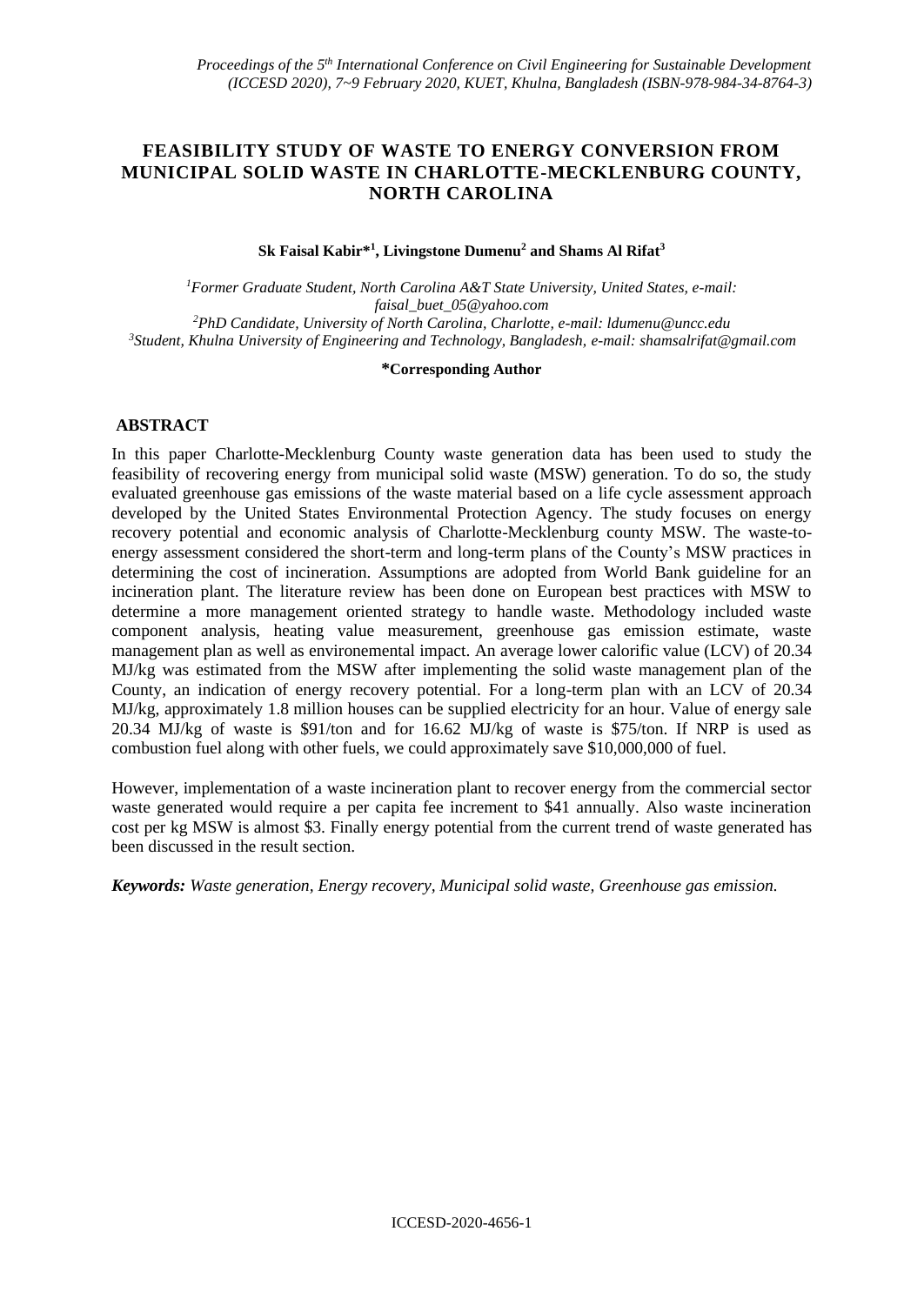## **1. INTRODUCTION**

The Charlotte-Mecklenburg County is one of the rapidly growing urban cities in the United States since the economic downturn in 2008. The growth in population and economic activities affects systems such as transportation, solid waste management, water and wastewater, and energy which characterize urban ecosystems. Hence, there is the need to ensure these systems are economically and environmentally sustained in providing the necessary support to the urban ecosystem. Solid waste management, being intrinsic to urbanization, forms part of various systems the Charlotte-Mecklenburg County is addressing to ensure its sustainability whiles reducing its impacts on the environment and climate change.

Adopting the United States Environmental Protection Agency (EPA) waste management hierarchy, the Charlotte-Mecklenburg County, through its ten-year solid waste management plan (SWMP) developed in 1997, has embarked on sustainable solid waste management system (HDR, 2012). The plan emphasizes on, in the order of, source reduction and reuse, recycling and composting, energy recovery and disposal. The County's SWMP has since seen updates over the years with the recent one being for the period 2012-2022. Through outreach campaigns to residential and commercial sectors, significant achievement has been attained in source reduction, recycling, composting with national recognition (HDR, 2012). Nonetheless, a large amount of solid waste is disposed of in landfills. The County currently has two main landfill sites serving its waste management system. The Foxhole landfill located within the county serves construction and demolition (C&D) waste and the Speedway landfill located in the Cabarrus County. Although the Foxhole landfill has the capacity for residential and commercial waste, the contract with Cabarrus County maintains Foxhole landfill for C&D waste.

Waste incineration programs initiated by the County were abandoned simply due to the increasing cost of compliance with environmental regulations as well as Federal laws that restricted diversion of waste to the energy recovery facilities (Gledhill, 2007). However, through the advancement of technology, recovering energy from the incineration of MSW makes it a cost effective method and more sustainable method of waste management. Regarding emissions, several studies in Europe evaluating greenhouse gas (GHG) emissions from MSW incineration indicate that incineration has sinks in GHG emissions (Yang *et al.*, 2012). However, in McPhail *et al.* (2014) study on the impact of MSW composition and moisture content on the environment, cost and energy generation from cocombustion, it was concluded that further analysis is carried out on the reaction kinematics and plant operation conditions to evaluate GHG emission sinks related combustion. With best available technologies (BAT) to control emissions, MSW can provide a sustainable source of energy to compliment other sources of renewable energy in the County. Waste-to-Energy (WtE) systems derive energy in the form of heat, electricity or transport fuels from waste materials. These systems can be classified into three namely: thermo-chemical, bio-chemical and chemical conversions (World Energy Council, 2013). Smith *et al.* (2015) discusses WtE technologies as an industrial ecological approach to municipal solid waste management. Bajpai (2015) also discusses operating conditions for new technologies for extracting energy from waste such as pyrolysis, direct liquefaction among others.

Thermo-chemical conversion utilizes thermal treatment at high temperatures to extract the energy content of waste. Based on the fuel choice processes such as incineration, co-combustion, residual fuel (RDF) plant and thermal gasification can be selected (World Energy Council, 2013)*.* Biochemical conversion utilizes bio-chemical processes such as fermentation, anaerobic digestion and microbial fuel cell to extract the energy content of the primary source primarily through biodecomposition of the waste (World Energy Council, 2013)*.* Chemical conversion – esterification is the notable chemical process that can produce varying types of biofuel from waste (World Energy Council, 2013). McPhail et al. (2014) evaluated the environmental, economic and energy impact of MSW composition and moisture content in a co-combustion system.

With the rapid increase in raw materials and energy prices in the early seventies, Majority of European countries went through a thorough review of methods for better conservation of resources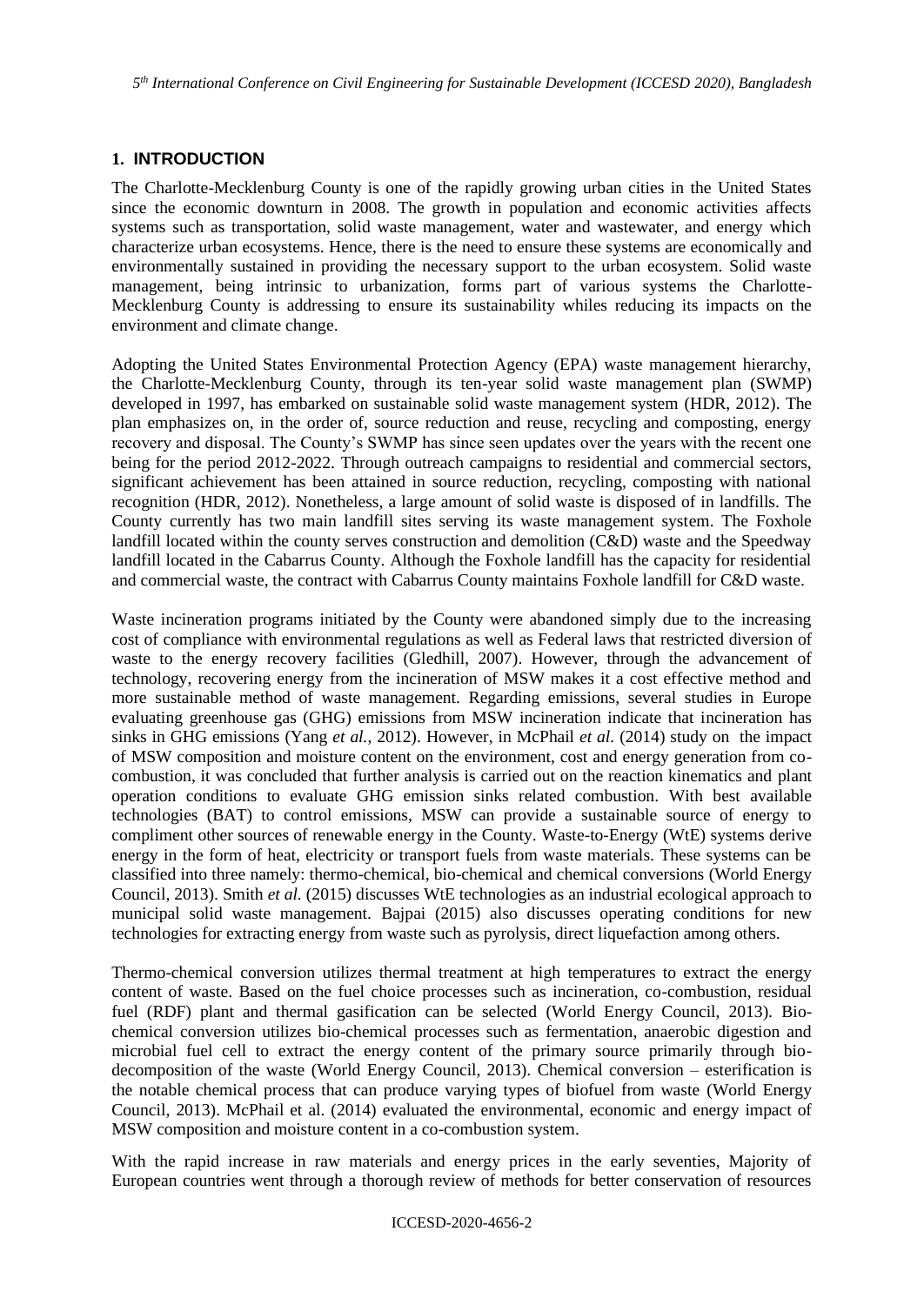and potentials of recovery and reuse of materials that have been refused as waste. To obtain a much cleaner society there was constant increase of pressure on the orthodox disposal route, landfilling etc. Those were also transforming to be more expensive due both to the reduction in available land area locatable to the centers of population. Also, the environmental issues associated with landfill e.g. leachate, methane, odor etc. (Barton, 1985). BMW is a biodegradable municipal waste. Separate BMW collection system provided by the local authorities leading to separate, mandatory BMW treatment systems in Austria and Netherlands. Some EU members use economic instrumentation like Pay-As-You-Throw (PAYT), Organic waste Tax. Example: Belgium, Norway, Ireland, Luxembourg etc. Pires et al., 2011).

In UK BMW system and Landfill Allowance Trading System (LATS) were launched to provide local authorities more flexibility to manage waste stream. LATS allows waste diversion to the cheapest and most practicable area using transferable allowances. Pires et al., 2011).

Packaging waste system promoted analogous incentives to ensure maximum reuse and recycling. The utmost popular system is Green Dot System firstly applied in Germany in 1990s and later all over Europe. The elementary idea is to establish a privately organized channel which will assure all primary packaging can be collected from the consumers goes to a material specific recycling process. The so called green dot is used to classify the product belonging to the dual system during consumption phase. (Pires et al., 2011).

Pretreatment such as sorting and homogenizing is required in implementing the incineration plan. The key waste product stream from incineration is the slag or bottom ash. Typically it amounts to 20 to 25 % by weight of the waste combusted but only to 5 to 10 percent by volume. After being removed by gravitational pull the main disposal method for slag is the landfilling. (Rand et al., 2000).

# **2. METHODOLOGY**

# **2.1 Waste Composition Analysis**

Data for the waste composition analysis was extracted from the waste composition study conducted by SCS Engineers for the Charlotte-Mecklenburg County in 2011. SCS ENGINEERS (2011) reported the study area for three institutions namely: Charlotte – Mecklenburg Schools (CMS), County government buildings such as the Department of Social Services and Medical Facilities (County Facilities) and the Central Piedmont Community College (CPCC) with a sample size of 50. Based on the limitation data on the County's waste composition, this study assumes that the composition analysis result generated by (SCS ENGINEERS, 2011) is a representation of the waste generated by the commercial sector for the fiscal year 2010/2011. Hence, a simple arithmetic mean of the waste composition for the three institutions mentioned above should represent the commercial sector waste generated for the fiscal year 2010/2011.

## **2.2 Greenhouse Gas Emission Analysis**

MSW is associated with GHG emissions throughout the lifecycle of the materials which impact the environment and climate change. In assessing the GHG emissions from the solid waste management practices, the waste reduction model (WARM) developed by the United States EPA which is a life cycle assessment tool that assist solid waste mangers to report on GHG emissions reductions based on implemented waste management practices (USEPA, 2016a). For baseline and alternative waste management practices – source reduction, recycling, composting, combustion and landfilling, WARM estimates the associated GHG emissions based on emission factors developed from the life cycle of the materials. The alternative waste management practices were based on the SWMP 2012-2011 of the Charlotte-Mecklenburg County.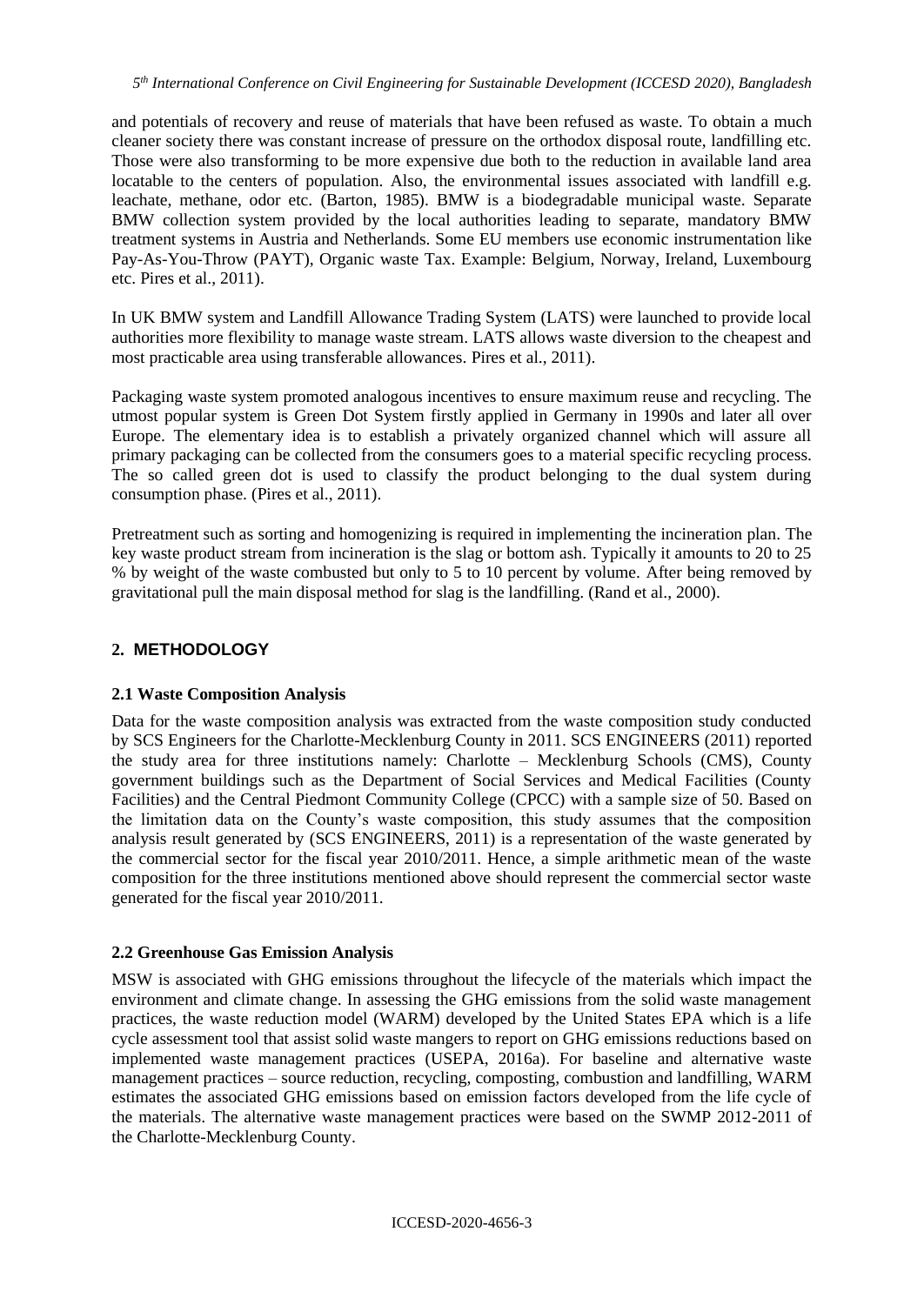Although WARM accounts for emissions from incineration, this study takes into account climaterelevant emissions namely carbon dioxide  $(CO_2)$ , nitrous oxide  $(N_2O)$ , carbon monoxide  $(CO)$ , nitrogen oxides (NO<sub>x</sub>), ammonia NH<sub>3</sub>), non-methane volatile organic compounds (NMVOCs) based on the proposed methodology by Lee *et al.* (2001) as follows:

#### **2.3 Waste Management Plan**

#### **2.3.1 Charlotte-Mecklenburg County SWMP (Livingstone)**

The County's SWMP plan had the fiscal year 1998/1999 as its baseline but for the purpose of this study and the data available, the fiscal year 2010/2011 was selected as the baseline. The revised SWMP goals for the commercial sector is shown in [Table](#page-3-0) *1* below.

<span id="page-3-0"></span>

Table 1. Revised commercial sector goals for Charlotte-Mecklenburg County for 2012-2022.

|                                                                  | <b>Baseline FY10/11</b> | <b>Short-Term</b><br>Plan<br><b>FY16/17</b> | Long-Term<br>Plan<br><b>FY21/22</b> |
|------------------------------------------------------------------|-------------------------|---------------------------------------------|-------------------------------------|
| <b>Population</b>                                                | 923,944                 | 1,027,829                                   | 1,114,398                           |
| Disposal tons if NO new programs                                 | 513,081                 | 637,665                                     | 691,373                             |
| <b>PROPOSED</b><br>Disposal tons with<br>short-term programs     | N/A                     | 575,376                                     | 623,837                             |
| Disposal tons with PROPOSED<br>short-term and long-term programs | N/A                     | N/A                                         | 512,888                             |
| Proposed rate tons/person/year                                   | 0.56                    | 0.56                                        | 0.46                                |
| Rate reduction % of baseline year                                | N/A                     | $0\%$                                       | 18%                                 |
| diverted<br>from<br><b>Proposed</b><br>tons<br>disposal          | N/A                     | 62,289                                      | 178,485                             |

## **2.4 Heating Value Analysis**

The capability of municipal solid waste to sustain a combustion process without auxiliary fuel depends on a few physio-chemical parameters, of which the lower calorific value (LCV) is the most vital. Besides it also depends on the water content of the municipal solid waste. The higher the moisture content the more fuel is required to burn the waste. A wet waste with a moisture content greater than 95% percent or a sludge waste with less than 15% percent solids content would be considered poor for incineration (Brunner, 1991). Water vapors from the combustion process and the moisture content of the fuel disperse with the flue gasses during ignition. The energy content of the water vapors is actually the difference between a fuel's higher calorific value (HCV) and lower calorific value (LCV). If the LCV is not noteworthy, incineration would not be a feasible disposal method. Usually a waste with a heating value less than 1000 BTU/lb is not relevant for ignition.(Brunner, 1991) MSW with a soul purpose of combustion should have a LCV of minimum level. The requirement of minimum LCV for a controlled ignition also depends on the incinerator design. If MSW is burnt with assistance of low-grade fuels, it must need a heat loss minimization strategy with a drying of waste before ignition. (Rand *et al.*, 2000).

## **2.5 Heating Value Measurement:**

The most reliable method of determining heating value quantities is by experiment. The most widely used equipment for testing for heating value is the oxygen bomb calorimeter. In this apparatus a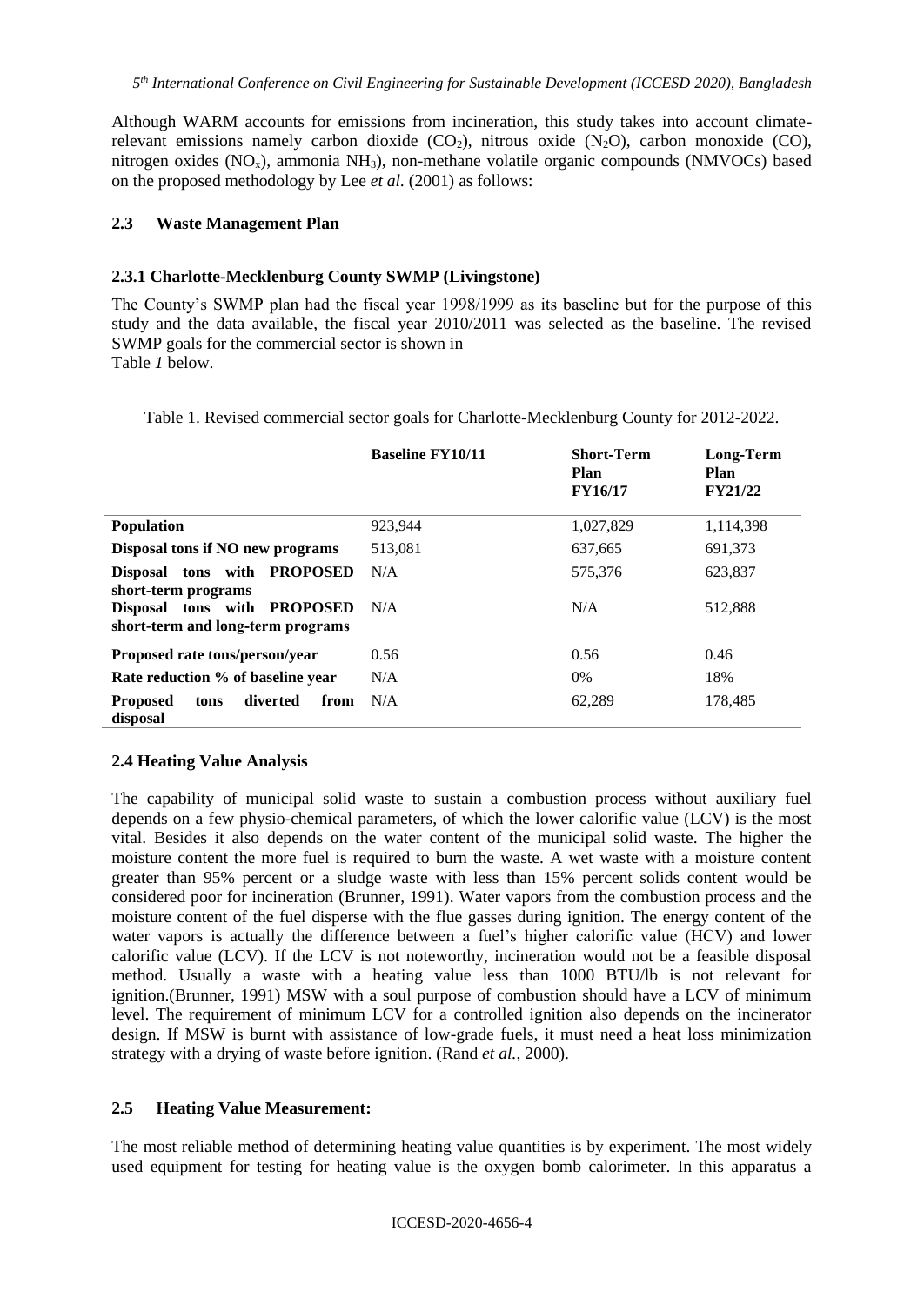measured sample typically 1 g, is ignited in an atmosphere of pure oxygen by an electric wire. When the sample heat of combustion heats a water bath surrounding the bomb the water bath temperature rises and the heat of combustion is calculated from this temperature increase (Brunner, 1991).

## **2.5.1** *Assessment of Heating Values of Mecklenburg MSW:*

After carefully performing literature review, we have chosen the Modified Dulong model for estimating the heating value of MSW. There are also other models like Modified shafizadeh model. The LCV differs from the HCV by the heat of condensation of the combined water vapors, which comes from the fuel's moisture content and the hydrogen released through combustion (Rand *et al.*, 2000).

Modified Dulong model:

$$
HCV \t(kJ / kg) = 337C + 1428(H - O/8) + 95S \t(1)
$$

$$
LCV(kJ/kg) = HCV - 0.212H - 0.0245W - 0.008O
$$
\n(2)

Where, C: Carbon%; H: Hydrogen %; O: Oxygen %; S: Sulfur %; and W: water content % (Menikpura *et al.*, 2007).

## **2.6 Chemical Composition of MSW**

There are two types of chemical composition analysis namely:

Proximate analysis - It is a comparatively swift and economical laboratory test to determine the percentages of moisture, volatile matter, fixed carbon and ash.

Ultimate analysis - It is a standard approach to determine the quantities of fundamental components present in a sample. It is an obligatory process to determine the products of combustion of a material, its combustion air requisite and the nature of the combustion products. Carbon, Hydrogen, Sulfur, Oxygen, Nitrogen, Halogens, Heavy Metals can be determined from this analysis. (Brunner, 1991). As we did not have any scope to do laboratory test in this class project, we have used literature review to best fit the chemical composition of Mecklenburg county waste.

In performing the chemical composition analysis the study relied on literature review (Shi *et al.*, 2016) in the absence of laboratory test, we used the effort exerted by (Shi *et al.*, 2016) in tabulating different chemical composition of MSW around the world. In the attached excel sheet the County's waste was compared to 153 type of waste category to determine the chemical composition. And further validated using the F test, a statistical analysis tool. For example we had to make assumptions like similarity in types and characteristics of plastics or paper wastes from the literature review. We have also made assumptions from the book 'Integrated Solid Waste Management' (Tchobanoglous *et al.*, 1993) on water content of different waste component.

# **2.7 Cost Estimation of Mecklenburg MSW**

Assumptions are as follows:

- The average LCV of the waste must be at least 6 MJ/kg throughout all seasons. The yearly average lower calorific value must not be less than 7 MJ/kg.
- Plant life span assumed to be 15 years.
- According to the World Bank guideline, the annual amount of waste for incineration should not be less than 50,000 metric tons and the weekly variations in the waste supply to the plant should not exceed 20 percent (Rand *et al.*, 2000).
- A LCV of the waste of 20.34 MJ/kg and 16.62 MJ/kg (Please refer to Results section) is assumed as the design basis. A higher calorific value will increase the actual investment costs and vice versa.
- For compliance with basic level emission control the total investment cost can be reduced 10%. But for an advanced level control it will go high 15% of total investment cost.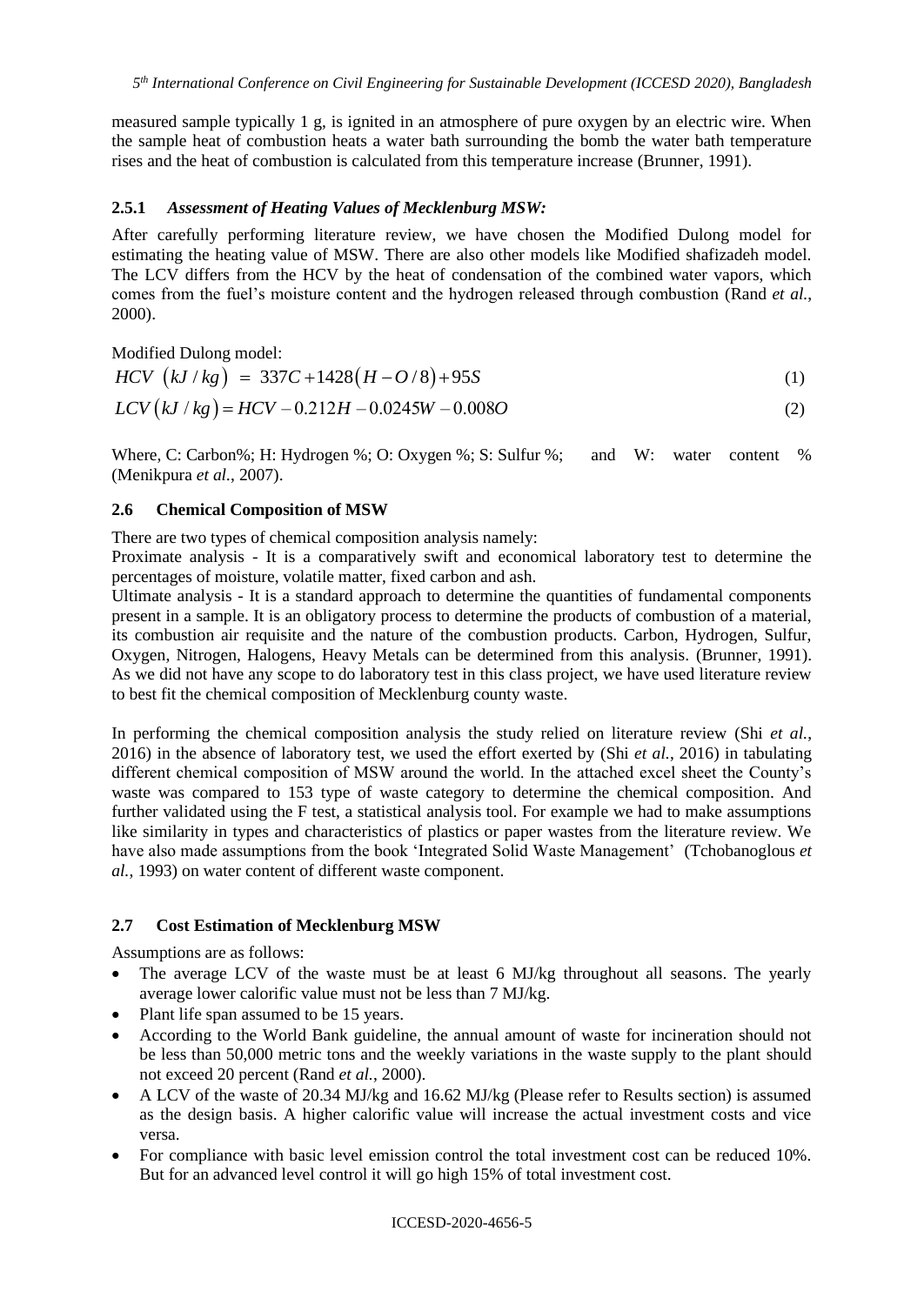- The operating and maintenance costs comprise of fixed (i.e. administrative cost or salary) and variable operating costs (gas cleaning system, electricity bill, water bill, waste water handling cost, residual disposal etc.)
- Maintenance costs comprises of machine maintenance, building maintenance etc.
- Capital cost has a 6% interest rate.
- The income from sale of energy is based on the lower calorific value (LCV) of the waste of 20.34 MJ/kg.

## **2.8 Flue Gas Volume Calculation**

*Flue* gas volume =  $2 \times LCV \times (273 + t) / (21 - y)(100 - z)$  (3)

Where  $LCV = low$  heating value;

 $t =$  temperature of combustion;

*y* = oxygen content; and

*z* = water vapor content of MSW

For MSW incineration, the standard condition is most often 0 °C (= 273 K), 101.3 kPa (= ~ 1 Atm.), 0 % H2O, 11% O2. This is the standard condition. Volumes corrected to 0 °C and 101.3 kPa are named Standard or Normal cubic meters  $= Nm<sup>3</sup>$ . (Rand *et al.*, 2000)

## **2.9 Environmental Impacts**

## **3. RESULT & DISCUSSIONS**

Based on the assumptions made in thi[s study and for the baseline 2010/2011, the commercial waste](#page-5-0)  composition is summarized as shown in

[Figure](#page-5-0) *1* below. Review of the detailed waste composition result by SCS ENGINEERS (2011) indicated some marginal errors as some exhibitions did not add up to 100 % whiles others exceeded 100 % marginally. However, the study adjusted values less than 0.01% where necessary to zero resulting in an increase in commercial waste generated for FY 2010/2011 from 513,081 tons to 526,421 tons.



Figure 1: Assumed commercial waste composition.

<span id="page-5-0"></span>ICCESD-2020-4656-6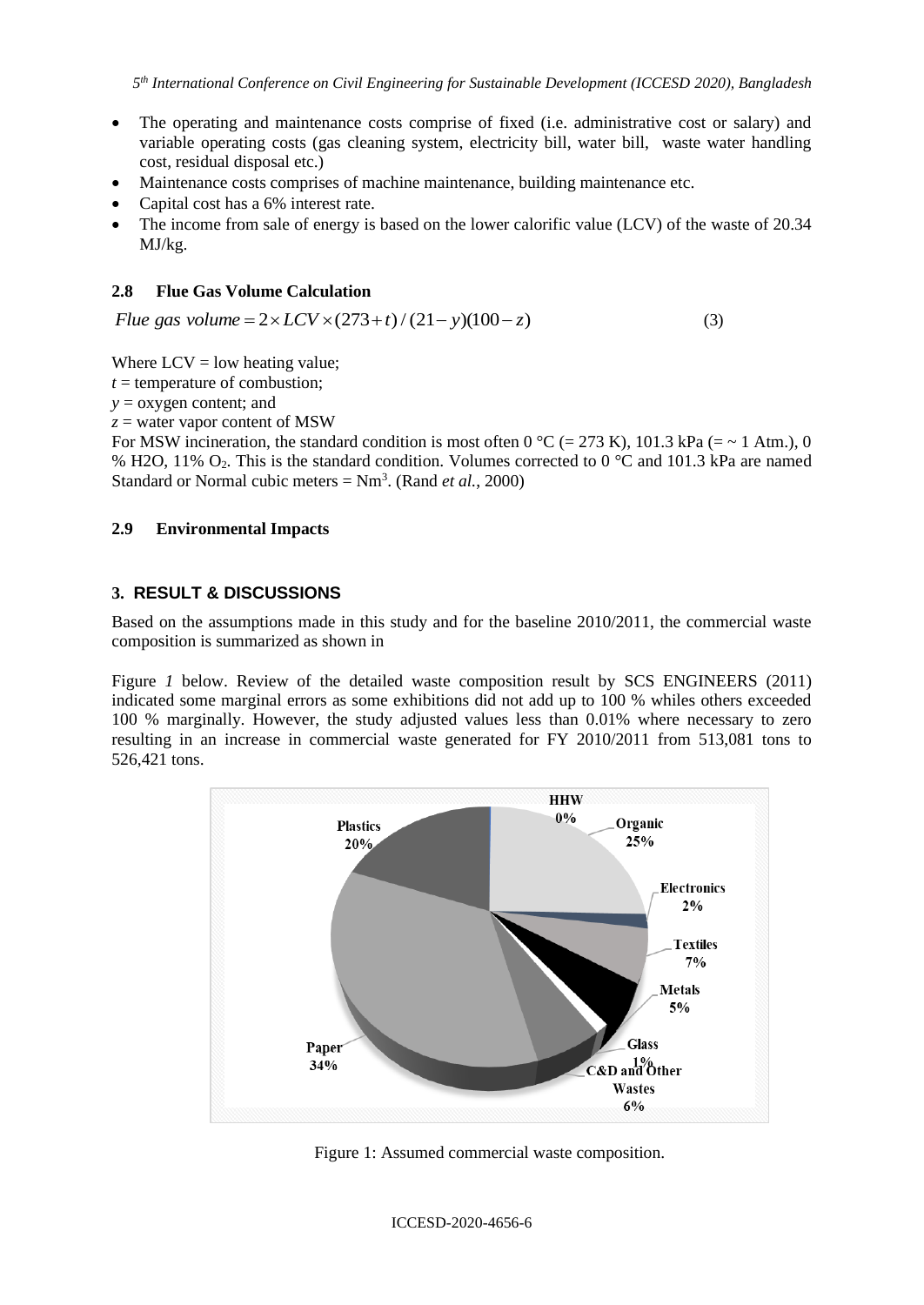Two scenarios were assessed using WARM to evaluate the GHG emissions based on the life cycle of the waste material. The first scenario considers the County's SWMP of source reduction and recycling whereas the second scenario included incineration (combustion) in addition to the above mentioned plans. Results are shown in

[Figure](#page-6-0) *2* below.



Figure 2: GHG emission results (a) without combustion (b) with combustion

#### <span id="page-6-0"></span>For

[Figure](#page-6-0) 2 (a), the short-term goal which excludes source reduction, diverted approximately 10% of waste generated to recycling and composting facilities resulting in a 45% reduction in GHG emissions compared to the baseline. Significant savings in GHG emissions of about 300% was made in the long term goal which seeks to achieve 18% source reduction, and 26 % recycling and composting. Recycling displaces 100 % virgin inputs whereas source reduction displaces some recycled and some virgin inputs. These account for the significant saving made in the GHG emissions considering the County's SWMP. The incorporation of combustion resulted in significant savings as shown in [Figure](#page-6-0) *2* (b). GHG emissions from biogenic materials are considered savings, hence, the presence of more biogenic material than non-biogenic material in combusted wasted results in some amount of savings which was the case in the results in [Figure](#page-6-0) *2* (b).

From equation (1) and (2) the average LCV was estimated to be 20.36 MJ/Kg considering the County's SWMP. Assuming a 100% recycling, the LCV = 16.62 MJ/kg. LCV value of 34.18 MJ/Kg was estimated for only non-recyclable plastic in the waste generated to compare the MSW as a partial replacement of fuel to burn MSW. From cost estimation the total costing of MSW incineration per kg for both long and short term is almost the same:

| LCV(BTU/kg) | $LCV$ (MJ/kg) | <b>Total Cost (USD/kg)</b> |
|-------------|---------------|----------------------------|
| 19,279      | 20.34         | \$ 2.10                    |
| 15,753      | 16.62         | \$1.05                     |

Table 2. Incineration cost per kg.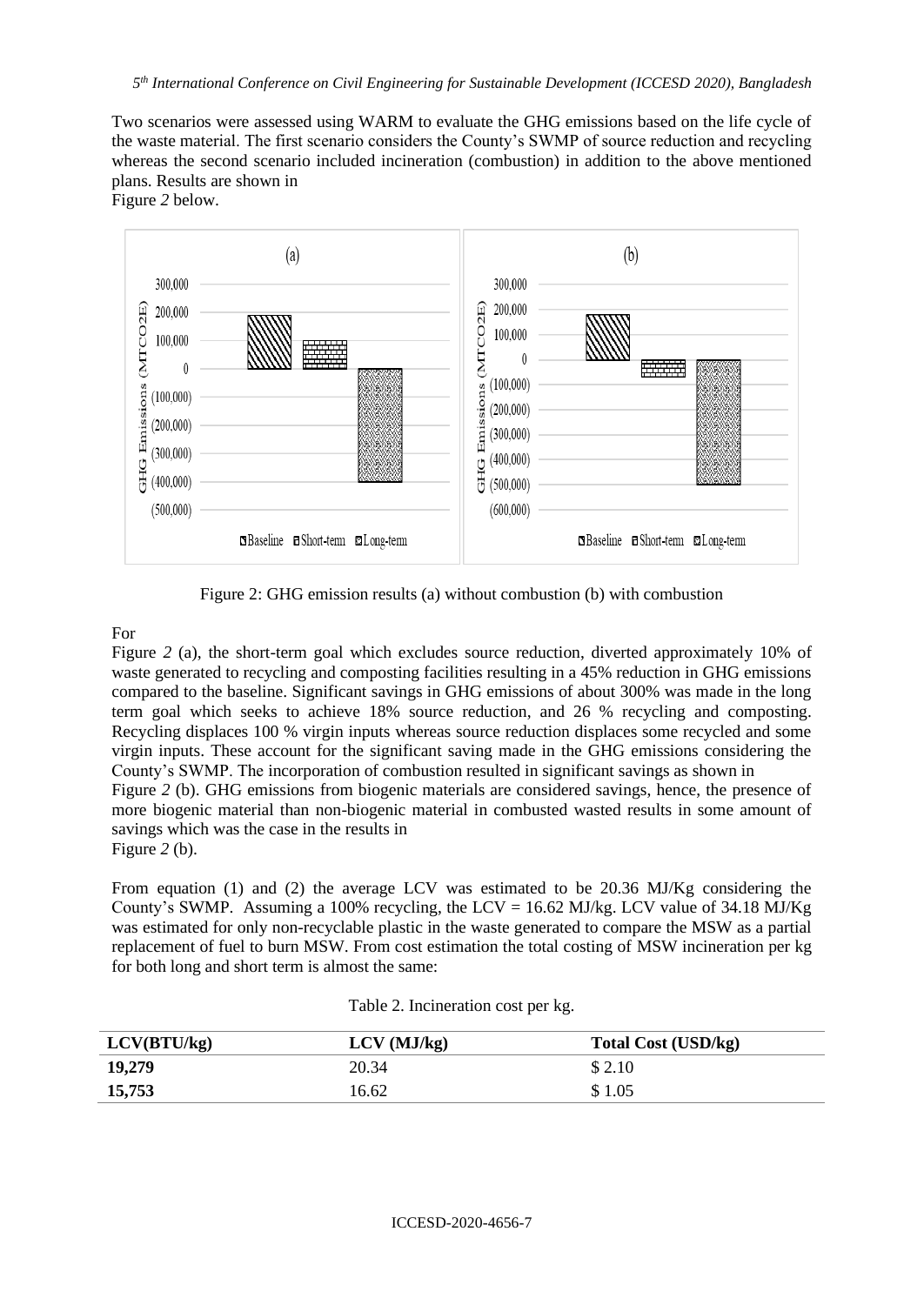But as the reduction scheme is not possible to implement in short term strategy taken by Mecklenburg County the per capita cost for incineration goes higher in case of short term. As incineration is not implementable within this short period, the only representable per capita cost for incineration is:

| LCV(BTU/kg) | $LCV$ (MJ/kg) | \$/per capita/annually |
|-------------|---------------|------------------------|
| 19,279      | 20.34         | \$491.93               |
| 15,753      | 16.62         | \$240.46               |

Table 3. Annual per capita cost for incineration

Energy potential of 20.34 MJ/kg waste is equivalent to 4.56 MWh/m ton and 16.62 MJ/kg is equivalent to 3.74 MWh/m ton. For a long-term plan with an LCV of 20.34 MJ/kg, approximately 1.8 million houses can be supplied electricity for an hour. Value of energy sale 20.34 MJ/kg of waste is \$91/ton and for 16.62 MJ/kg of waste is \$75/ton. If NRP is used as combustion fuel along with other fuels, we could approximately save \$10,000,000 of fuel.

#### **4. CONCLUSIONS**

• MSW should be considered as a supplemental source of energy for some facilities e.g. cement factories and brick production plants as these plants rely heavily on fossil fuel to generate heat for their production.

• Incineration of msw to recover energy under bat can be considered in the north carolina state's renewable energy sources whiles saving on the capacity of available landfills.

• Co-combustion (natural gas) should be considered to increase the heating value of the MSW as well as improve the emission quality.

• Using nrps as fuel can save fuel cost up to \$10,000,000 annually.

• Biodegradable waste separation can be considered as an option for bio-chemical conversion e.g. austria and netherlands.

• PAY-AS-YOU-THROW (PAYT) OR BMW taxation should be implemented as a scheme to reduce waste generation. if waste is significantly reduced tax rebate can be declared to honor each household.

• Further studies should be performed to determine the optimum amount of waste to be reduced, recycled, composted and incinerated in order to make the swmp a cost effective one. As these alternatives have some benefits to offer the system in making it sustainable.

## **ACKNOWLEDGEMENTS**

This paper acknowledges the continuous effort of course instructors of University of North Carolina at Charlotte. Without their feedback we would not be able to complete the study.

#### **REFERENCES**

Bajpai, P. (2015). New Technologies for Energy Recovery from Waste *Management of Pulp and Paper Mill Waste* (pp. 45-78): Springer.

Brunner, C. R. (1991). *Handbook of incineration systems*: McGraw-Hill.

Gledhill, B. (2007). *2008 State of the Environment Report*. Retrieved from<http://charmeck.org/:> <http://charmeck.org/mecklenburg/county/luesa/documents/enviroreport08solidwste.pdf>

HDR, E. I. o. t. C. (2012). *Mecklenburg County Solid Waste Management Plan 2012-2022* Retrieved from<http://charmeck.org/:>

[http://charmeck.org/mecklenburg/county/luesa/solidwaste/managementplan/documents/meckcosol](http://charmeck.org/mecklenburg/county/luesa/solidwaste/managementplan/documents/meckcosolidwastemgmtplanjune2012.pdf) [idwastemgmtplanjune2012.pdf](http://charmeck.org/mecklenburg/county/luesa/solidwaste/managementplan/documents/meckcosolidwastemgmtplanjune2012.pdf)